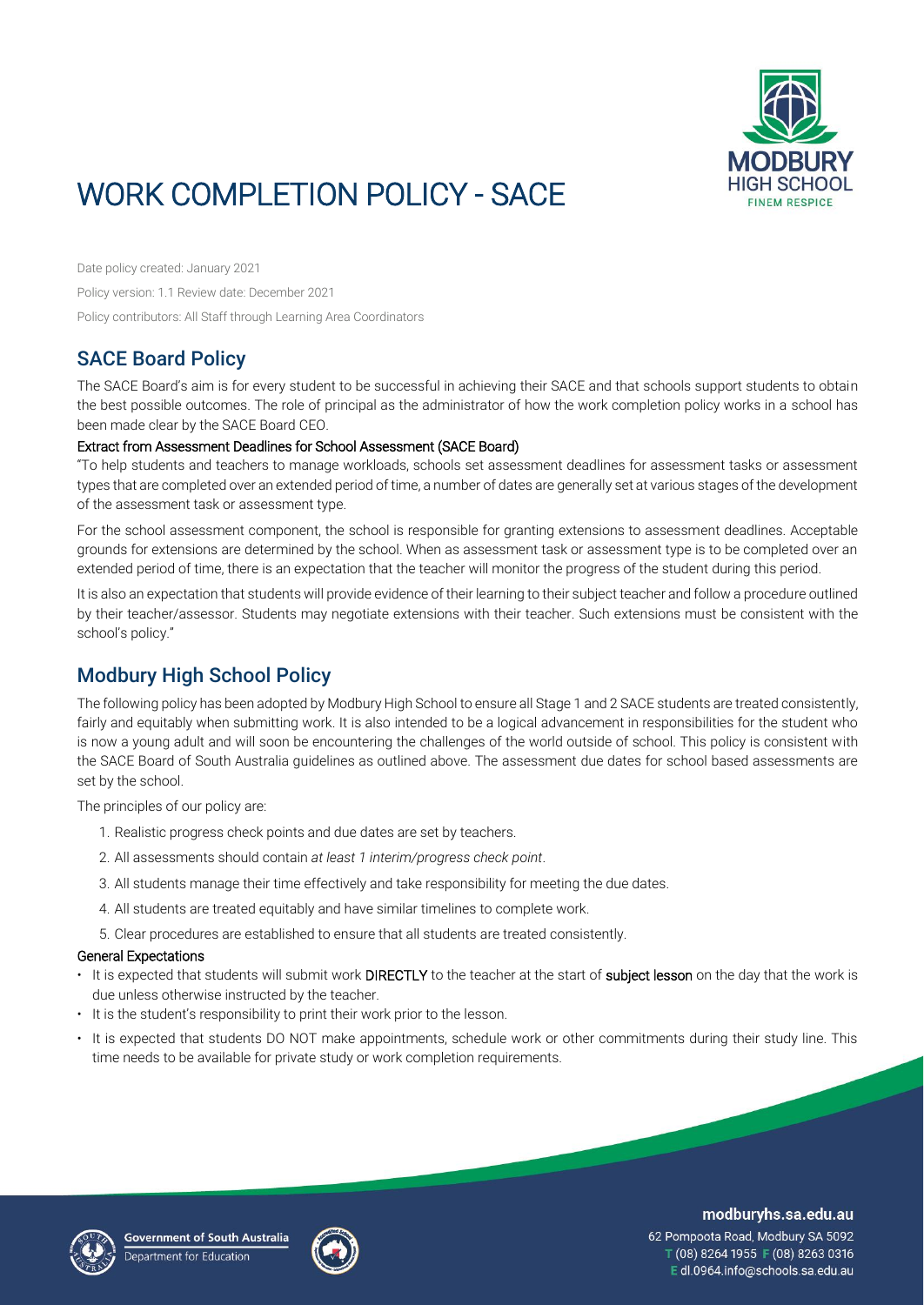

### Progress Checkpoints

- Students can expect an interim/progress checkpoint and final due date to be set for each required summative task. At (or shortly after) this time, the teacher should also outline what is required to reach a C- achievement level
- Students are always encouraged to hand up work at the required time even if it is not complete.
- If, by the interim/progress check point, a task is either not submitted or does not meet the C- level requirements outlined previously by the teacher:
	- a) Parents/Caregivers will be notified of the non-submission of work and stating the consequences.
	- b) The student should be enrolled in the Learning Centre during their early release/late arrival line by the LAC.
- Students enrolled in the Learning Centre during their study line(s) will remain enrolled until the work is completed to at least a C- level. Removal from the Learning Centre must be authorised by the LAC and teacher for whom the work is due.

#### Final Due Dates

• For students who do not submit their completed task by the final due date, teachers will mark and record a result for the previously submitted Progress Checkpoint task - which will be assessed against the SACE performance standards.

#### **Extensions**

- Students and parents/caregivers should be aware that extensions will only be granted in exceptional circumstances.
- Extensions are not granted automatically on request.

• Students who wish to negotiate an extension must obtain an Extension Request form from a LAC, this should be recorded on Daymap along with the subject and teacher the request was requested from. An SMS will then be sent home informing the parent/caregiver of the request. To obtain an extension a student must:

- a) Request and complete the extension approval form at least 24 hours prior to the interim/progress check point or final due date.
- b) Supply supporting documentation for their request such as written explanation from parents/caregivers or a medical certificate.
- c) Provide evidence of appropriate progress made on the task (the subject teacher should take into account the student's individual situation when judging this).
- If a student is absent on the due date because of illness or other extenuating circumstances, the work must be submitted electronically to the subject teacher - or by providing a hard copy to the Front Office - where students will need to write their name on the list provided and obtain a diary stamp as a record of the time submitted.
- Family reasons without justification is not sufficient, if the student is not prepared to discuss the issue with their subject teacher or LAC they need to meet with a counsellor for their situation to be considered.
- If a student is absent on the day of a set summative 'in class' task (such as a test), the student must provide the subject teacher with either a medical certificate or a note from parents/caregivers acknowledging that the student was unfit to take the test/task. This must be presented to the subject teacher on the day of their return to school. Students should expect to sit the test during their first lesson back after the absence unless otherwise arranged with the teacher.
- Students who receive a failing grade or zero mark for a task due to non-submission will have their parents/caregivers informed in writing by the teacher setting the assignment. This must be recorded on Daymap.
- Students who are absent from lessons are expected to monitor Daymap in order to keep up with the work set in class and to be aware of assessment requirements for their subjects.





modburyhs.sa.edu.au

62 Pompoota Road, Modbury SA 5092 T (08) 8264 1955 F (08) 8263 0316 Edl.0964.info@schools.sa.edu.au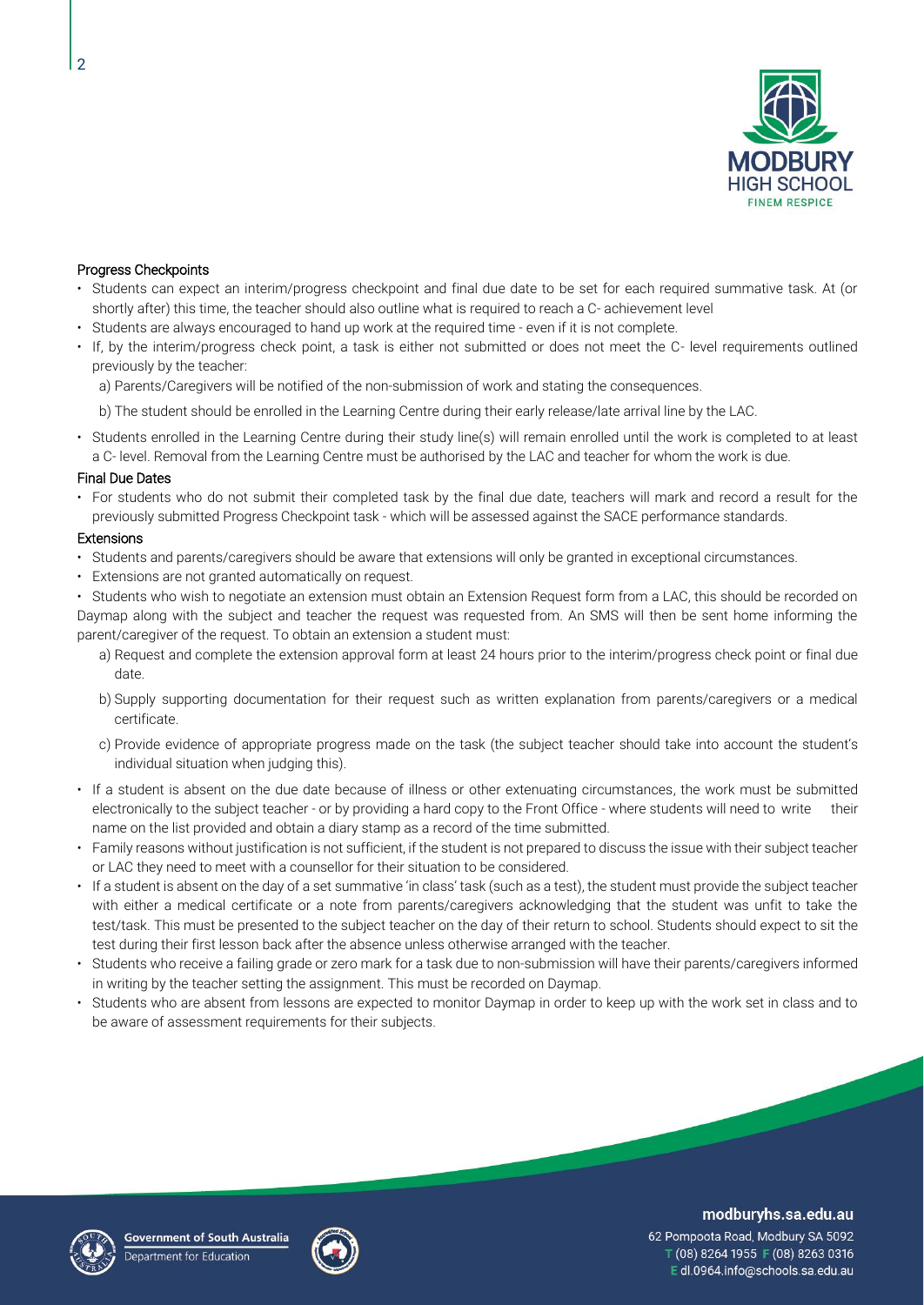

# Appendix 1 - Request for Extension Form

### Modbury High School Assessment Extension Request

| Student Name and HG                                 |  |
|-----------------------------------------------------|--|
| Teacher and Subject                                 |  |
| Assignment and Due Date                             |  |
| Duration and Reason for<br><b>Extension Request</b> |  |
| Teacher Approval                                    |  |
| LAC Approval                                        |  |





### modburyhs.sa.edu.au

62 Pompoota Road, Modbury SA 5092 T (08) 8264 1955 F (08) 8263 0316 Edl.0964.info@schools.sa.edu.au